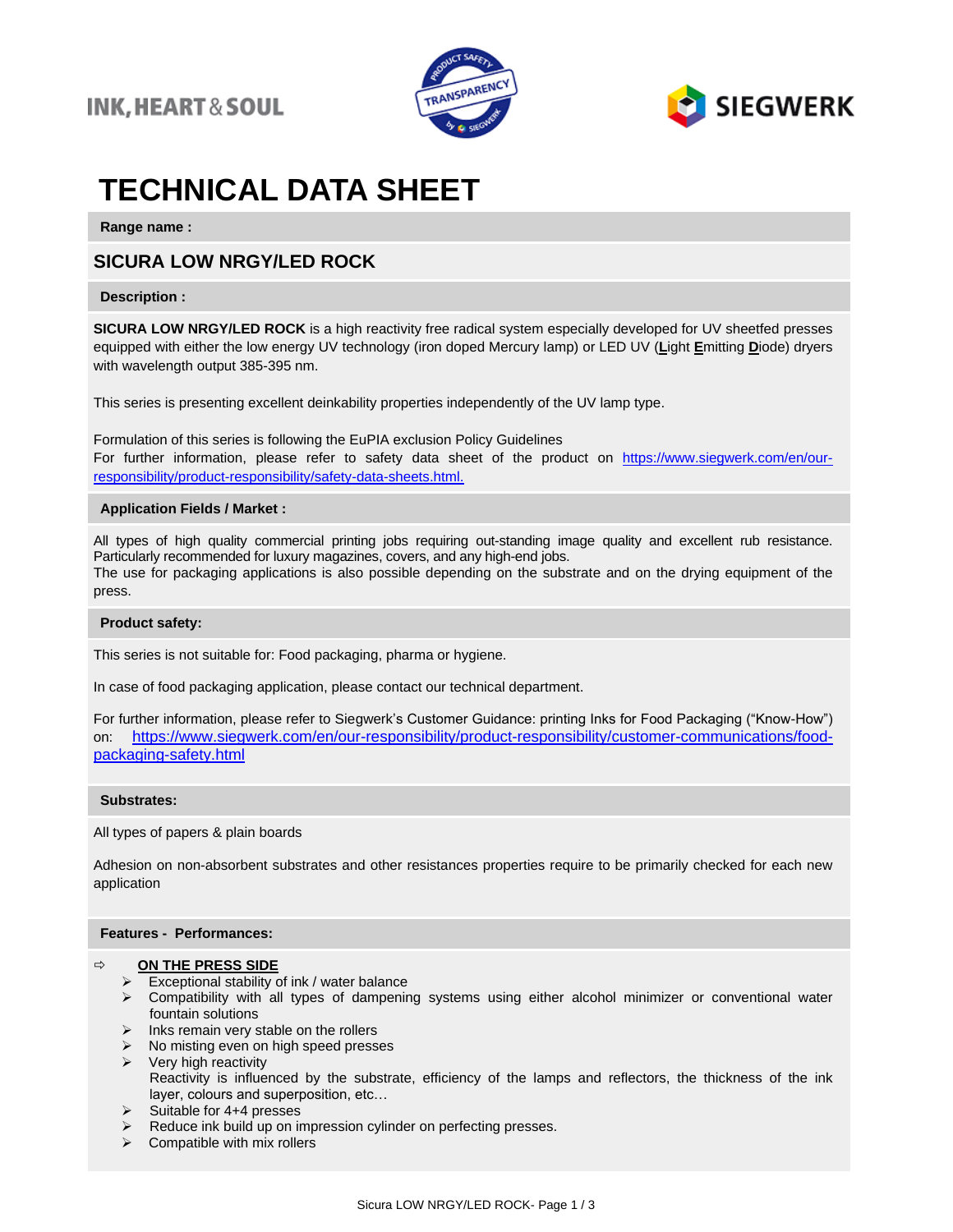## **INK, HEART & SOUL**





### **ON THE PRINTING SIDE**

- ➢ These inks have successfully passed the INGEDE test n°11 for the deinkability
- ➢ Super dot sharpness
- ➢ Excellent flexibility for folding and creasing finishing operations
- ➢ Excellent rub resistance on sensitive substrates
- ➢ Over printable with Sicura Flex OPV or Offset OPV suitable for the type of dryer installed on the press. For a more appropriate offer please consult our technical department

### **The range :**

### **PROCESS INKS**

| Colours                    | Reference<br>numbers | <b>IWS</b><br>(1) | Alcohol | Solvent | Alkali | Laser or<br>UV<br>varnishing |
|----------------------------|----------------------|-------------------|---------|---------|--------|------------------------------|
| Process Yellow L-NRGY/LED  | 70-301169-2          | 5                 |         | 5       | 5      | Yes                          |
| Process Magenta L-NRGY/LED | 70-802475-7          | 5                 | 5       | 5       | 3      | Yes                          |
| Process Cyan L-NRGY/LED    | 70-120094-1          | 8                 | 5       | 5       | 5      | Yes                          |
| Process Black L-NRGY/LED   | 70-900925-8          | 8                 | 5       | 5       | 3      | Yes                          |
| Intensive Black L-NRGY/LED | 70-901006-0          | 8                 | 5       | 5       | 3      | Yes                          |

(\*) These inks are compliant with ISO 2846-1

We do not recommend to use above process inks nor the complementary black for mixing system.

( 1 ) These light fastness values refer to a solid tone printing. Light fastness decreases when colour strength is reduced or if colours are intermixed

### **Warning :**

- These UV inks are guaranteed for a period of 12 months after manufacture. Please check use by date indicated on the cans.
	- Storage temperatures should not exceed 20°C for weeks or 25°C for days. Higher storage temperature reduce the shelf life
	- Open containers must be kept away from light sources and be closed after usage.
- Please consult material safety data sheets (MSDS) for more information.
- We do not recommend the use of these inks for the printing of posters or other displays/jobs destined to be exposed to outdoor climatic conditions

#### **Auxiliary printing additives :**

When certain substrates or machine conditions imply adjustments of the ink properties, the additives should be chosen in function of this substrate and of the further processing of the printed matter.

| Role             | Designation            | Reference numbers | Proportions       |  |
|------------------|------------------------|-------------------|-------------------|--|
| Thinner          | Thinner                | 81-470072-0       | 1 to 3 $%$        |  |
| Tack reducer     | Anti-tack paste        | 81-470071-2       | 1 to 3 $%$        |  |
| Cure booster     | Photo-initiator        | 71-470108-3       | 2 to 5 $%$        |  |
| Roller saturator | Roller saturator paste |                   | Direct on rollers |  |

For Fountain additives and Cleaning products please contact our technical department.